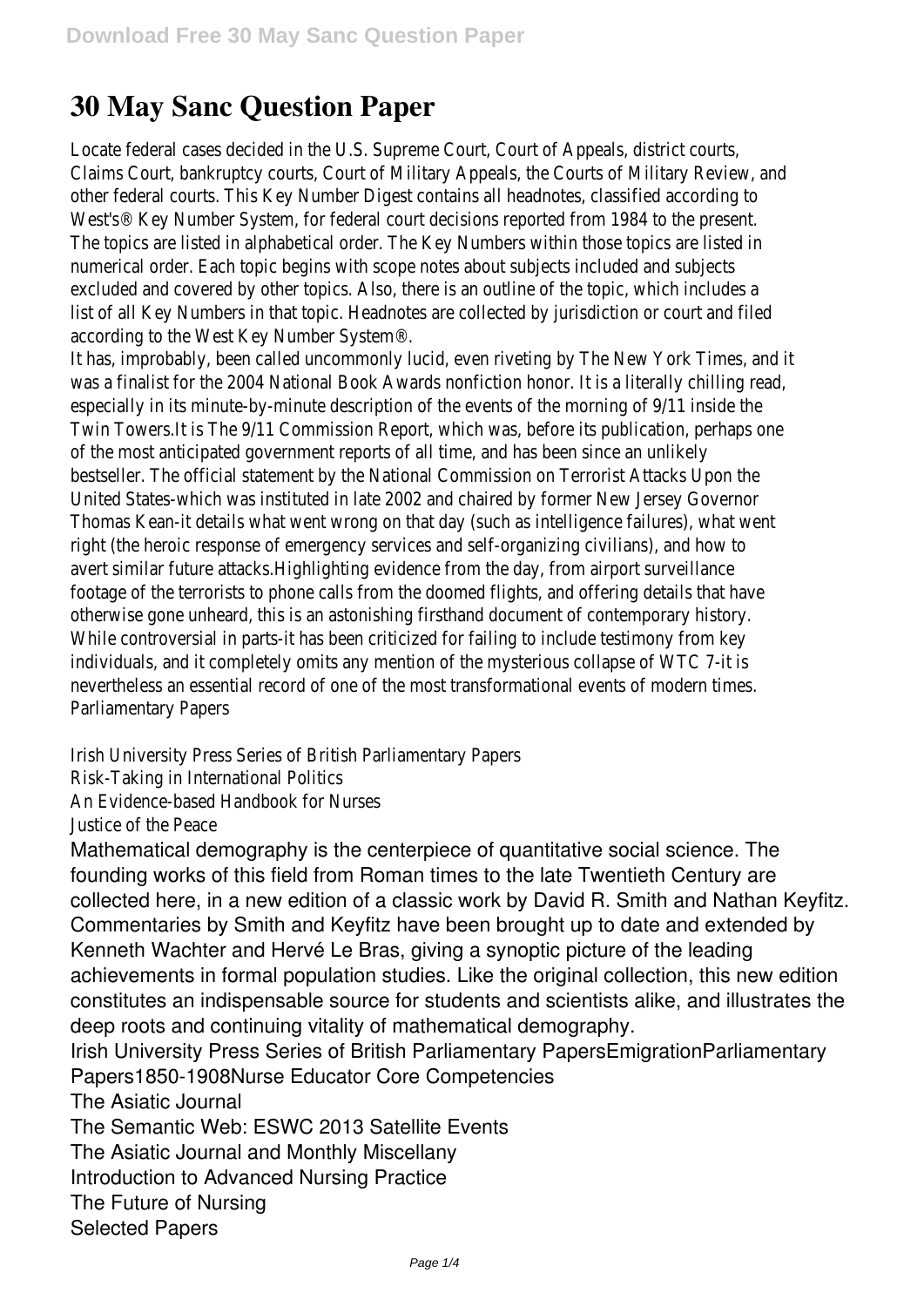The World Health Organization has developed these Nurse Educator Core Competencies to enable educators to effectively contribute to the attainment of high quality education, and the production of effective, efficient and skilled nurses who are able to respond to the health needs of the populations they serve. This will enable the attainment of objectives one and two of the Global strategy on human resources for health: Workforce 2030 and is also a priority in the updated Global strategic directions on nursing and midwifery 2016-2020. The aim of this publication is to provide a clear outline of Nurse Educator Core Competencies and performance expectations, which can form the basis for developing a competence-based curriculum encompassing the cognitive, affective and psychomotor skills and behaviors expected of nurse teachers. The competencies are intended to help guide the educational preparation of nurse teachers; ensure educational quality and accountability; and, ultimately, contribute to improving the provision of nursing care and outcomes of health services. Much effort has gone into the preparation of the Nurse Educator Core Competencies. It is the aim of the World Health Organization that they will facilitate nurse educators to attain increased proficiency in assisting student nurses to acquire all the knowledge, skills and attitudes necessary to practice nursing effectively in the 21st century.

Dietary reference values (DRVs) for energy are based on estimating the total energy expenditure (TEE) for groups of people. TEE provides a measure of the energy requirement at energy balance i.e. when energy intake matches energy expenditure. The methodology to measure TEE - the doubly labelled water (DLW) method - has advanced and as a result, the evidence base on TEE in a wide variety of population groups has expanded considerably. With the high levels of overweight and obesity currently seen in the UK and the wealth of new data now available, it was considered timely for the Scientific Advisory Committee on Nutrition (SACN) to review recommendations for the UK population. This report details the evidence and approaches SACN have considered in order to update the DRVs for energy. SACN chose a prescriptive approach to estimating energy reference values; suitable reference body weight ranges consistent with long-term good health were used to calculate energy reference values. Thus, basal metabolic rate (BMR) values were predicted using healthy reference body weights. Using this approach, if overweight groups consume the amount of energy recommended for healthy weight groups, they are likely to lose weight, whereas underweight sections of the population should gain weight towards the healthy body weight range. SACN has derived new energy reference values. For most population groups, except for infants and young children, the values have increased. DRVs should be used to assess the energy requirements for large groups of people and populations, but should not be applied to individuals due to the large variation in physical activity and energy expenditure observed between people.

The Asiatic journal and monthly register for British and foreign India, China and Australasia Official Records of the ... Session of the General Assembly

Railway Times

Review Guide for RN Pre-Entrance Exam

Comprising the Leading Debates and Incidents of the Second Session of the Eighteenth Congress: [Dec. 6, 1824, to the First Session of the Twenty-fifth Congress, Oct. 16, 1837] Together with an Appendix, Containing the Most Important State Papers and Public Documents to which the Session Has Given Birth: to which are Added, the Laws Enacted During the Session, with a Copious Index to the Whole .. The Asiatic Journal and Monthly Register for British and Foreign India, China, and Australia Prepared under the auspices of the International Council of Nurses (ICN), this first volume provides a comprehensive overview of the rapidly emerging field of advanced nursing practice. It addresses central issues in the role and practice development that are fundamental to defining and differentiating the nature of this field. Topics include defining the role, role characteristics, scope of practice, education, regulation and research. Obstacles to and facilitators of that role are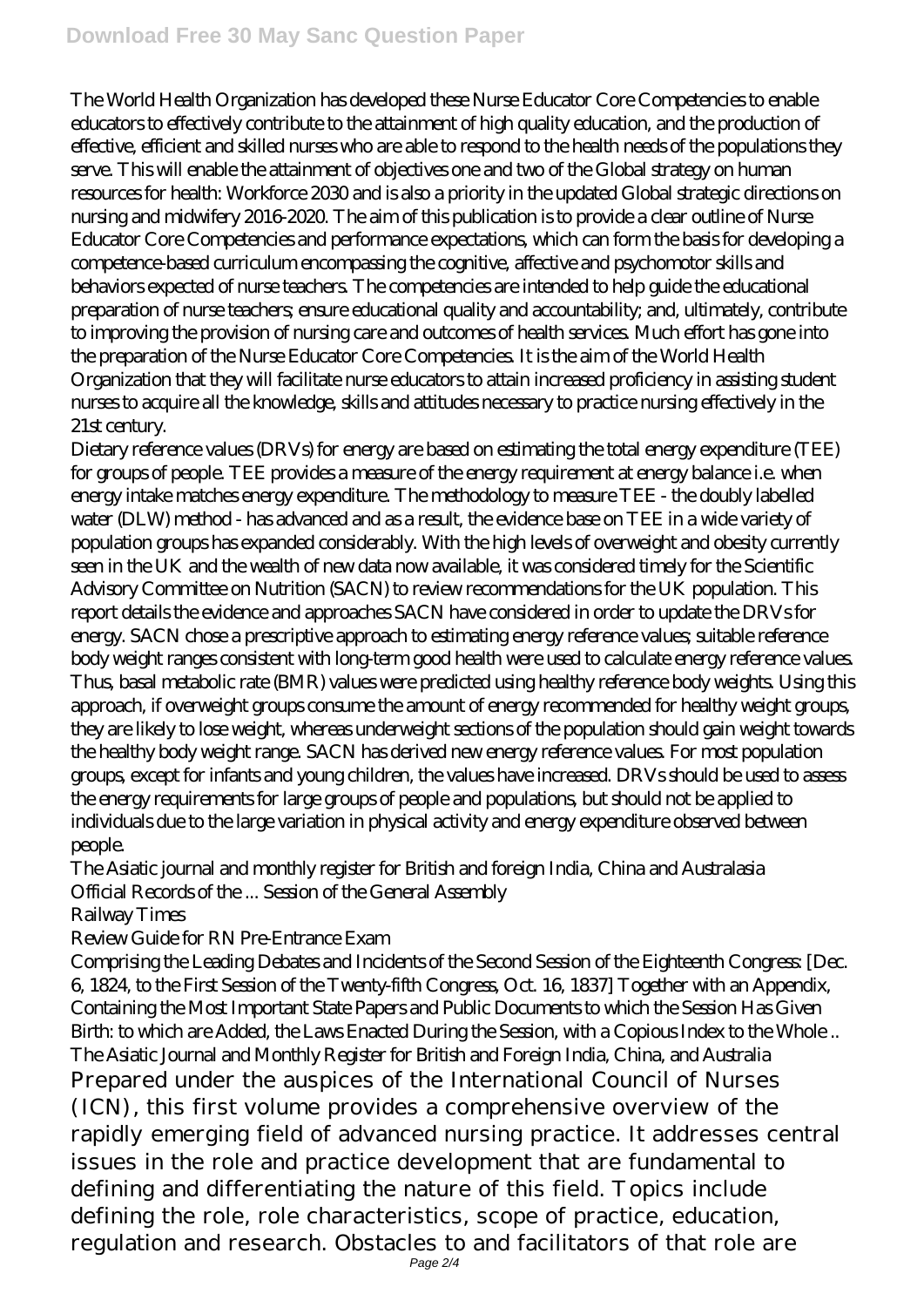addressed and include ethical questions arising in the context of practice development. With an international focus, this volume examines international developments in the field, as reflected in country-specific case studies and examples. It offers a valuable resource for advanced practice nurses, educators and administrators at healthcare institutions. DIVThe distinguished educator and philosopher discusses his revolutionary vision of education, stressing growth, experience, and activity as factors that promote a democratic character in students and lead to the advancement of self and society. /div

The Asiatic Journal and Monthly Register for British India and Its Dependencies

Final Report of the National Commission on Terrorist Attacks Upon the United States

American Agriculturist

Leading Change, Advancing Health

Democracy and Education

Nurse Educator Core Competencies

One CD-ROM disc in pocket.

The Future of Nursing explores how nurses' roles, responsibilities, and education should change significantly to meet the increased demand for care that will be created by health care reform and to advance improvements in America's increasingly complex health system. At more than 3 million in number, nurses make up the single largest segment of the health care work force. They also spend the greatest amount of time in delivering patient care as a profession. Nurses therefore have valuable insights and unique abilities to contribute as partners with other health care professionals in improving the quality and safety of care as envisioned in the Affordable Care Act (ACA) enacted this year. Nurses should be fully engaged with other health professionals and assume leadership roles in redesigning care in the United States. To ensure its members are well-prepared, the profession should institute residency training for nurses, increase the percentage of nurses who attain a bachelor's degree to 80 percent by 2020, and double the number who pursue doctorates. Furthermore, regulatory and institutional obstacles - including limits on nurses' scope of practice -- should be removed so that the health system can reap the full benefit of nurses' training, skills, and knowledge in patient care. In this book, the Institute of Medicine makes recommendations for an action-oriented blueprint for the future of nursing. Sessional Papers The Congressional Globe Prospect Theory in American Foreign Policy Herapath's Railway Journal ESWC 2013, Satellite Events, Montpellier, France, May 26-30, 2013, Revised

Selected Papers